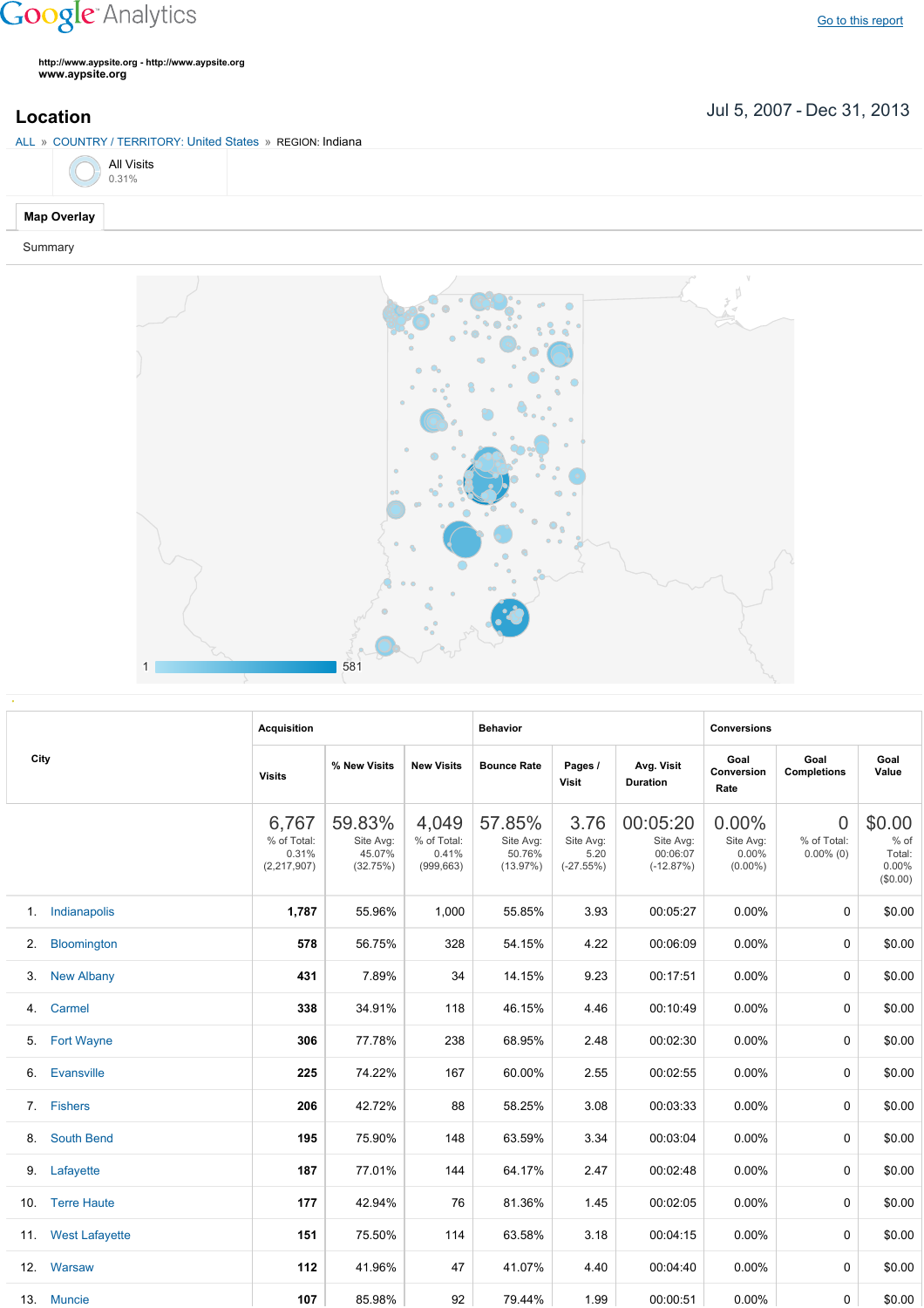|     | 14. Highland         | 104 | 37.50%  | 39             | 54.81% | 2.99  | 00:02:45 | 0.00%    | 0           | \$0.00 |
|-----|----------------------|-----|---------|----------------|--------|-------|----------|----------|-------------|--------|
|     | 15. Valparaiso       | 99  | 69.70%  | 69             | 72.73% | 2.42  | 00:02:40 | 0.00%    | 0           | \$0.00 |
|     | 16. Columbus         | 97  | 51.55%  | 50             | 50.52% | 5.39  | 00:09:30 | 0.00%    | 0           | \$0.00 |
|     | 17. Elkhart          | 90  | 91.11%  | 82             | 88.89% | 1.46  | 00:01:05 | 0.00%    | 0           | \$0.00 |
|     | 18. Richmond         | 71  | 67.61%  | 48             | 54.93% | 5.07  | 00:06:52 | 0.00%    | 0           | \$0.00 |
|     | 19. Greenwood        | 63  | 84.13%  | 53             | 66.67% | 2.06  | 00:01:57 | $0.00\%$ | 0           | \$0.00 |
|     | 20. Jeffersonville   | 49  | 69.39%  | 34             | 65.31% | 2.47  | 00:02:01 | $0.00\%$ | 0           | \$0.00 |
|     | 21. Clarksville      | 43  | 86.05%  | 37             | 76.74% | 1.40  | 00:00:40 | $0.00\%$ | 0           | \$0.00 |
|     | 22. Anderson         | 37  | 100.00% | 37             | 56.76% | 5.65  | 00:03:27 | $0.00\%$ | 0           | \$0.00 |
|     | 23. Dayton           | 37  | 43.24%  | 16             | 5.41%  | 11.35 | 00:11:38 | $0.00\%$ | 0           | \$0.00 |
|     | 24. Merrillville     | 36  | 52.78%  | 19             | 52.78% | 4.33  | 00:03:15 | $0.00\%$ | 0           | \$0.00 |
| 25. | <b>Columbia City</b> | 35  | 42.86%  | 15             | 48.57% | 5.83  | 00:06:50 | $0.00\%$ | 0           | \$0.00 |
|     | 26. Kokomo           | 34  | 91.18%  | 31             | 85.29% | 1.41  | 00:00:59 | $0.00\%$ | 0           | \$0.00 |
| 27. | Schererville         | 33  | 96.97%  | 32             | 87.88% | 1.79  | 00:00:54 | 0.00%    | 0           | \$0.00 |
|     | 28. Portage          | 32  | 84.38%  | 27             | 56.25% | 3.41  | 00:02:46 | 0.00%    | 0           | \$0.00 |
|     | 29. Huntington       | 31  | 35.48%  | 11             | 90.32% | 1.13  | 00:00:21 | 0.00%    | 0           | \$0.00 |
|     | 30. Hammond          | 29  | 79.31%  | 23             | 86.21% | 1.14  | 00:00:20 | 0.00%    | 0           | \$0.00 |
|     | 31. Munster          | 29  | 44.83%  | 13             | 65.52% | 2.76  | 00:01:40 | 0.00%    | 0           | \$0.00 |
| 32. | Greenfield           | 28  | 53.57%  | 15             | 39.29% | 5.46  | 00:06:54 | $0.00\%$ | 0           | \$0.00 |
|     | 33. McCordsville     | 28  | 89.29%  | 25             | 78.57% | 1.57  | 00:01:29 | 0.00%    | 0           | \$0.00 |
| 34. | <b>Crown Point</b>   | 27  | 77.78%  | 21             | 74.07% | 1.74  | 00:02:19 | $0.00\%$ | 0           | \$0.00 |
| 35. | Brownsburg           | 25  | 60.00%  | 15             | 56.00% | 3.56  | 00:03:21 | $0.00\%$ | 0           | \$0.00 |
|     | 36. Plainfield       | 25  | 60.00%  | 15             | 60.00% | 5.12  | 00:10:04 | $0.00\%$ | $\mathbf 0$ | \$0.00 |
|     | 37. St. John         | 25  | 56.00%  | 14             | 64.00% | 2.80  | 00:05:21 | $0.00\%$ | 0           | \$0.00 |
|     | 38. Avon             | 24  | 87.50%  | 21             | 66.67% | 2.25  | 00:02:35 | $0.00\%$ | 0           | \$0.00 |
|     | 39. Hobart           | 24  | 79.17%  | 19             | 83.33% | 1.88  | 00:01:09 | $0.00\%$ | 0           | \$0.00 |
|     | 40. Mishawaka        | 24  | 95.83%  | 23             | 79.17% | 1.21  | 00:00:08 | $0.00\%$ | 0           | \$0.00 |
|     | 41. Goshen           | 23  | 95.65%  | 22             | 91.30% | 1.22  | 00:00:09 | $0.00\%$ | 0           | \$0.00 |
|     | 42. Marion           | 23  | 86.96%  | 20             | 65.22% | 1.74  | 00:03:12 | 0.00%    | 0           | \$0.00 |
|     | 43. Noblesville      | 22  | 90.91%  | 20             | 68.18% | 3.14  | 00:07:43 | $0.00\%$ | 0           | \$0.00 |
|     | 44. Michigan City    | 21  | 85.71%  | 18             | 85.71% | 1.81  | 00:01:49 | 0.00%    | 0           | \$0.00 |
|     | 45. Batesville       | 20  | 35.00%  | $\overline{7}$ | 35.00% | 4.80  | 00:03:45 | 0.00%    | 0           | \$0.00 |
|     | 46. Gary             | 20  | 85.00%  | 17             | 80.00% | 1.35  | 00:00:15 | 0.00%    | 0           | \$0.00 |
|     | 47. Newburgh         | 19  | 89.47%  | 17             | 73.68% | 1.95  | 00:00:50 | 0.00%    | 0           | \$0.00 |
|     | 48. Bedford          | 17  | 100.00% | 17             | 88.24% | 1.24  | 00:00:49 | 0.00%    | 0           | \$0.00 |
|     | 49. Zionsville       | 17  | 94.12%  | 16             | 64.71% | 1.94  | 00:01:24 | 0.00%    | 0           | \$0.00 |
|     | 50. La Porte         | 16  | 100.00% | 16             | 68.75% | 1.62  | 00:01:33 | $0.00\%$ | 0           | \$0.00 |
|     | 51. Nappanee         | 16  | 50.00%  | 8              | 43.75% | 5.00  | 00:10:36 | $0.00\%$ | 0           | \$0.00 |
|     | 52. Nashville        | 16  | 87.50%  | 14             | 62.50% | 5.31  | 00:08:32 | $0.00\%$ | 0           | \$0.00 |
|     | 53. Plymouth         | 15  | 66.67%  | 10             | 53.33% | 3.27  | 00:01:32 | $0.00\%$ | 0           | \$0.00 |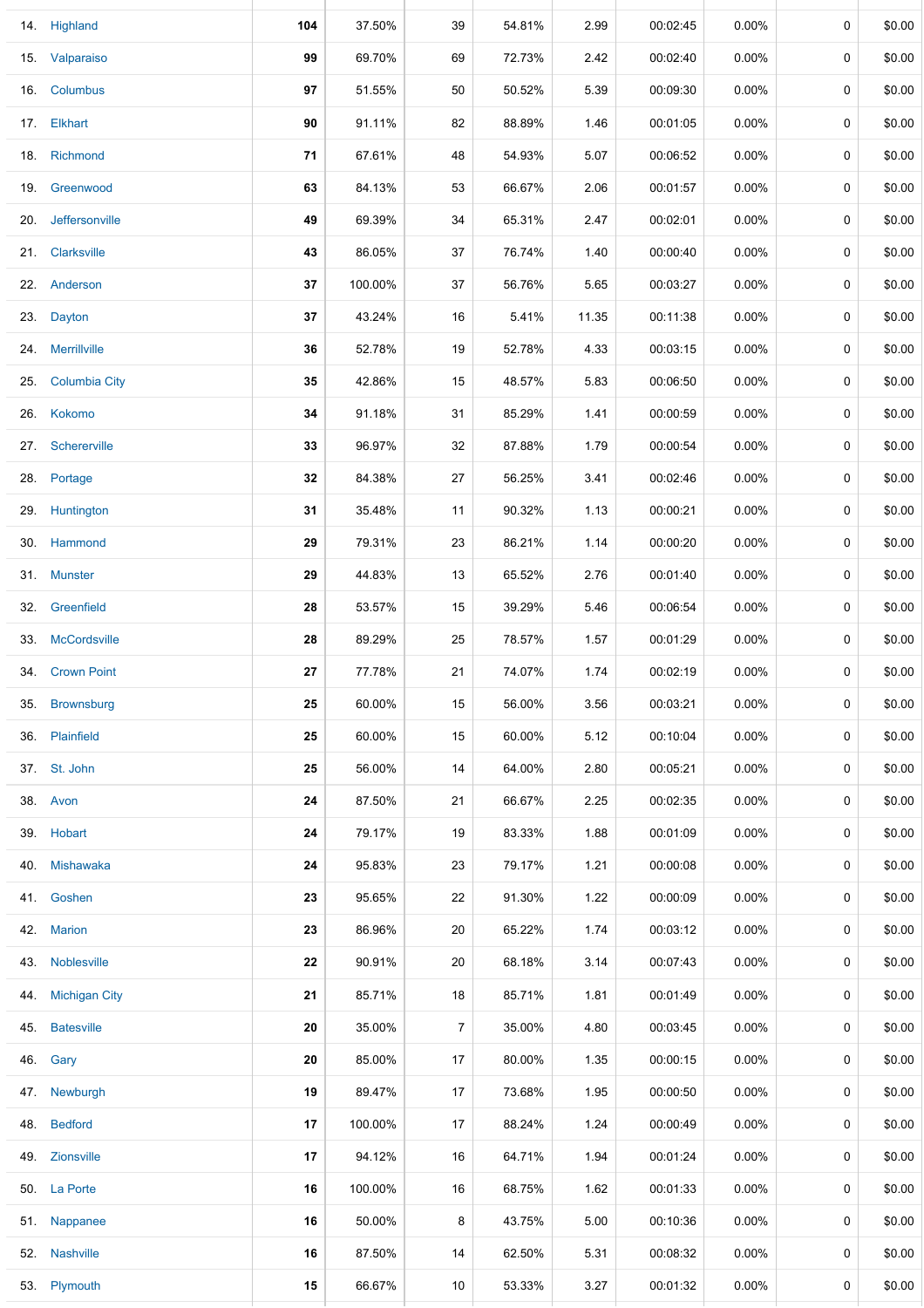|     | 54. Vincennes      | 15             | 73.33%  | 11             | 60.00%        | 3.07              | 00:02:38 | $0.00\%$ | 0        | \$0.00 |
|-----|--------------------|----------------|---------|----------------|---------------|-------------------|----------|----------|----------|--------|
| 55. | Granger            | 14             | 100.00% | 14             | 64.29%        | 1.86              | 00:01:45 | $0.00\%$ | 0        | \$0.00 |
|     | 56. Notre Dame     | 14             | 92.86%  | 13             | 57.14%        | 2.43              | 00:03:25 | $0.00\%$ | 0        | \$0.00 |
|     | 57. Westfield      | 14             | 64.29%  | 9              | 35.71%        | 2.64              | 00:06:35 | $0.00\%$ | 0        | \$0.00 |
|     | 58. Seymour        | 13             | 69.23%  | 9              | 76.92%        | 1.62              | 00:02:07 | $0.00\%$ | 0        | \$0.00 |
|     | 59. Chesterton     | 11             | 90.91%  | 10             | 63.64%        | 1.36              | 00:00:36 | $0.00\%$ | 0        | \$0.00 |
|     | 60. Decatur        | 11             | 9.09%   | $\mathbf{1}$   | 54.55%        | 11.36             | 00:07:36 | $0.00\%$ | 0        | \$0.00 |
|     | 61. Martinsville   | 11             | 36.36%  | 4              | 81.82%        | 2.09              | 00:00:24 | $0.00\%$ | 0        | \$0.00 |
|     | 62. Angola         | 10             | 100.00% | 10             | 90.00%        | 1.20              | 00:01:45 | $0.00\%$ | 0        | \$0.00 |
|     | 63. Crawfordsville | 10             | 90.00%  | 9              | 100.00%       | 1.00              | 00:00:00 | $0.00\%$ | 0        | \$0.00 |
|     | 64. Logansport     | 9              | 88.89%  | 8              | 88.89%        | 1.11              | 00:00:01 | $0.00\%$ | 0        | \$0.00 |
|     | 65. Rochester      | 9              | 100.00% | 9              | 88.89%        | 1.11              | 00:00:40 | $0.00\%$ | 0        | \$0.00 |
|     | 66. Auburn         | 8              | 100.00% | 8              | 100.00%       | 1.00              | 00:00:00 | $0.00\%$ | 0        | \$0.00 |
|     | 67. Avilla         | 8              | 75.00%  | 6              | 50.00%        | 3.62              | 00:01:38 | $0.00\%$ | 0        | \$0.00 |
|     | 68. East Chicago   | 8              | 87.50%  | $\overline{7}$ | 62.50%        | 1.88              | 00:02:15 | $0.00\%$ | 0        | \$0.00 |
|     | 69. Fortville      | 8              | 87.50%  | 7              | 100.00%       | 1.00              | 00:00:00 | 0.00%    | 0        | \$0.00 |
| 70. | Greencastle        | 8              | 75.00%  | 6              | 75.00%        | 1.62              | 00:01:27 | $0.00\%$ | 0        | \$0.00 |
|     | 71. Lawrenceburg   | 8              | 87.50%  | 7              | 50.00%        | 13.25             | 00:17:36 | $0.00\%$ | 0        | \$0.00 |
|     | 72. Madison        | 8              | 87.50%  | $\overline{7}$ | 62.50%        | 3.38              | 00:03:22 | $0.00\%$ | 0        | \$0.00 |
|     | 73. Whiting        | 8              | 87.50%  | $\overline{7}$ | 87.50%        | 1.88              | 00:01:58 | $0.00\%$ | 0        | \$0.00 |
|     | 74. Griffith       | 7              | 100.00% | $\overline{7}$ | 71.43%        | 1.43              | 00:03:07 | $0.00\%$ | 0        | \$0.00 |
|     | 75. Knox           | $\overline{7}$ | 85.71%  | 6              | 85.71%        | 1.14              | 00:00:00 | $0.00\%$ | 0        | \$0.00 |
|     | 76. Clayton        | 6              | 83.33%  | 5              | 50.00%        | 2.67              | 00:03:09 | $0.00\%$ | 0        | \$0.00 |
|     | 77. Danville       | 6              | 50.00%  | 3              | 50.00%        | 6.33              | 00:12:43 | $0.00\%$ | 0        | \$0.00 |
|     | 78. Francesville   | 6              | 100.00% | 6              | 83.33%        | 1.50              | 00:00:55 | $0.00\%$ | 0        | \$0.00 |
|     | 79. Franklin       | 6              | 100.00% | 6              | 50.00%        | 4.17              | 00:02:56 | $0.00\%$ | 0        | \$0.00 |
|     | 80. New Castle     | 6              | 100.00% | 6              | 100.00%       | 1.00              | 00:00:00 | $0.00\%$ | 0        | \$0.00 |
|     | 81. Princeton      | 6              | 66.67%  | 4              | 33.33%        | 4.50              | 00:05:15 | $0.00\%$ | 0        | \$0.00 |
|     | 82. Bluffton       | 5              | 80.00%  | 4              | 100.00%       | 1.00              | 00:00:00 | $0.00\%$ | 0        | \$0.00 |
|     | 83. Brazil         | 5              | 40.00%  | $\overline{2}$ | 100.00%       | 1.00              | 00:00:00 | $0.00\%$ | 0        | \$0.00 |
|     | 84. Cedar Lake     | 5              | 40.00%  | 2              | 20.00%        | 4.20              | 00:03:41 | $0.00\%$ | 0        | \$0.00 |
|     | 85. Connersville   | 5              | 100.00% | 5              | 80.00%        | 1.60              | 00:00:05 | $0.00\%$ | 0        | \$0.00 |
|     | 86. Eminence       | 5              | 60.00%  | 3              | 40.00%        | 2.40              | 00:04:23 | $0.00\%$ | 0        | \$0.00 |
| 87. | Greensburg         | 5              | 100.00% | 5              | 80.00%        | 1.40              | 00:00:16 | $0.00\%$ | 0        | \$0.00 |
|     | 88. Jasper         | 5              | 100.00% | 5              | 80.00%        | 1.20              | 00:00:20 | $0.00\%$ | 0        | \$0.00 |
|     | 89. Kendallville   | 5              | 100.00% | 5              | 100.00%       | 1.00              | 00:00:00 | $0.00\%$ | 0        | \$0.00 |
|     | 90. Lanesville     | 5              | 80.00%  | 4              | 40.00%        | 4.20              | 00:09:39 | $0.00\%$ | 0        | \$0.00 |
|     | 91. Mooresville    | 5              | 40.00%  | $\overline{2}$ | 20.00%        | 4.00              | 00:20:46 | $0.00\%$ | 0        | \$0.00 |
|     | 92. North Vernon   | 5              | 100.00% | 5              | 60.00%        | 1.80              | 00:00:58 | $0.00\%$ | 0        | \$0.00 |
|     | 93. Rensselaer     | 5              | 100.00% | 5              | 100.00%       | 1.00              | 00:00:00 | $0.00\%$ | $\Omega$ | \$0.00 |
| QΔ  | Shelhwille         | 5              | 100 00% | 5              | <b>80 UUN</b> | $1 \Delta \Omega$ | 00:00:26 | ለ በበ%    | U        | ደበ በበ  |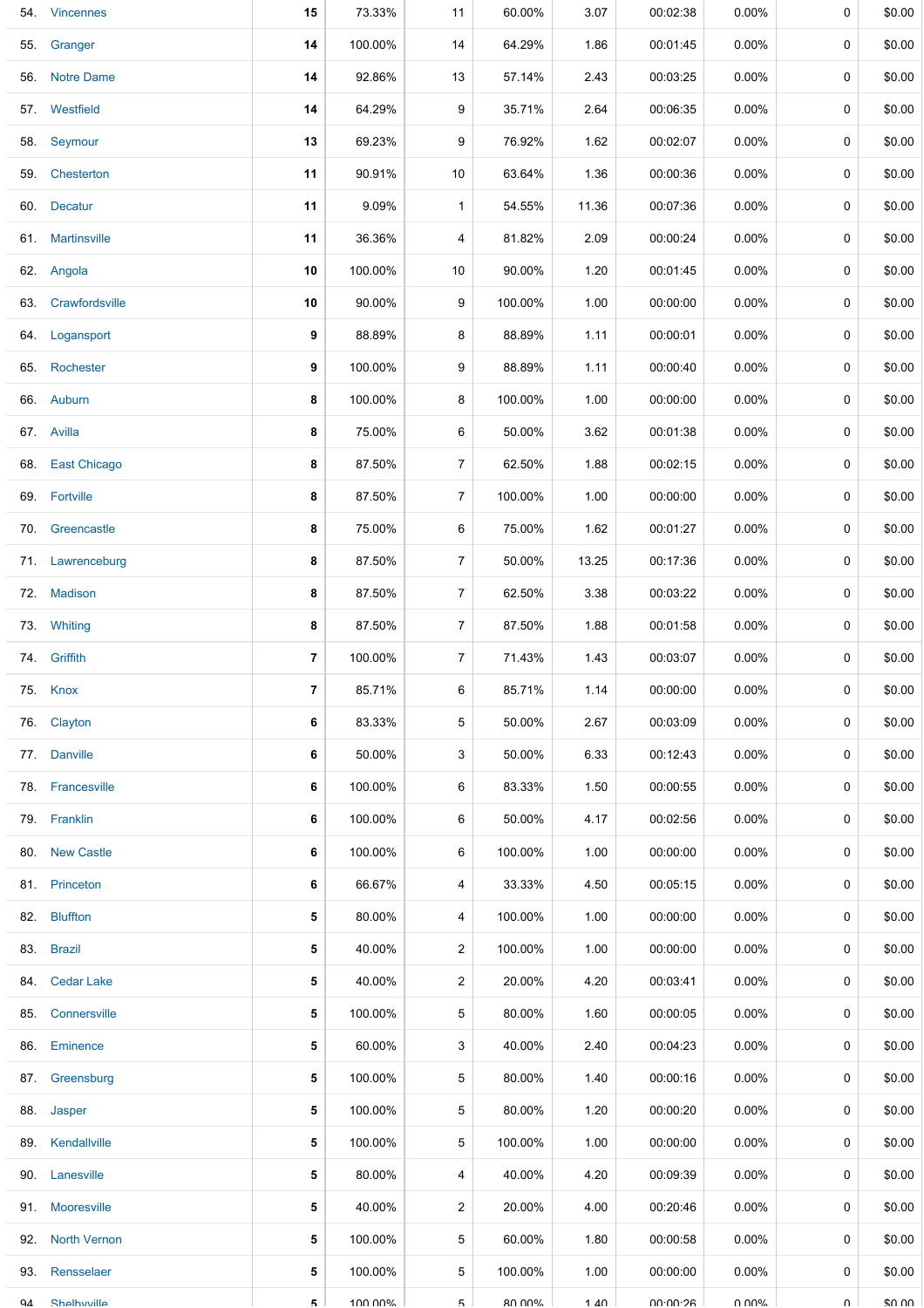|      | <b>UNDER</b> THE   |              | 100.0070 |                | <b>00.0070</b> | .70   | 00.00.ZU | <b>0.000</b> |             | vv.vv  |
|------|--------------------|--------------|----------|----------------|----------------|-------|----------|--------------|-------------|--------|
|      | 95. Aurora         | 4            | 100.00%  | 4              | 25.00%         | 2.00  | 00:03:16 | $0.00\%$     | 0           | \$0.00 |
| 96.  | <b>Beech Grove</b> | 4            | 100.00%  | 4              | 75.00%         | 3.75  | 00:00:30 | $0.00\%$     | 0           | \$0.00 |
|      | 97. Bremen         | 4            | 100.00%  | 4              | 75.00%         | 1.50  | 00:00:25 | $0.00\%$     | 0           | \$0.00 |
|      | 98. Corydon        | 4            | 100.00%  | 4              | 100.00%        | 1.00  | 00:00:00 | $0.00\%$     | 0           | \$0.00 |
|      | 99. Elizabeth      | 4            | 100.00%  | 4              | 25.00%         | 1.75  | 00:00:41 | $0.00\%$     | 0           | \$0.00 |
|      | 100. Hebron        | 4            | 100.00%  | 4              | 50.00%         | 2.25  | 00:02:07 | $0.00\%$     | 0           | \$0.00 |
|      | 101. Knightsville  | 4            | 75.00%   | 3              | 100.00%        | 1.00  | 00:00:00 | $0.00\%$     | 0           | \$0.00 |
|      | 102. Monticello    | 4            | 50.00%   | $\overline{2}$ | 50.00%         | 2.75  | 00:03:14 | $0.00\%$     | $\mathbf 0$ | \$0.00 |
|      | 103. New Haven     | 4            | 100.00%  | 4              | 100.00%        | 1.00  | 00:00:00 | $0.00\%$     | 0           | \$0.00 |
|      | 104. New Palestine | 4            | 100.00%  | 4              | 100.00%        | 1.00  | 00:00:00 | $0.00\%$     | 0           | \$0.00 |
|      | 105. Lawrence      | 4            | 100.00%  | 4              | 50.00%         | 1.50  | 00:01:57 | $0.00\%$     | 0           | \$0.00 |
|      | 106. Brownstown    | 3            | $0.00\%$ | 0              | 33.33%         | 15.67 | 00:20:52 | $0.00\%$     | $\mathbf 0$ | \$0.00 |
|      | 107. Clinton       | 3            | 66.67%   | $\overline{2}$ | 100.00%        | 1.00  | 00:00:00 | $0.00\%$     | 0           | \$0.00 |
|      | 108. De Motte      | 3            | 100.00%  | 3              | 100.00%        | 1.00  | 00:00:00 | $0.00\%$     | 0           | \$0.00 |
|      | 109. Frankfort     | 3            | 100.00%  | 3              | 66.67%         | 1.33  | 00:00:37 | $0.00\%$     | 0           | \$0.00 |
|      | 110. Hanover       | 3            | 100.00%  | 3              | 100.00%        | 1.00  | 00:00:00 | $0.00\%$     | 0           | \$0.00 |
|      | 111. Middletown    | 3            | 100.00%  | 3              | 66.67%         | 1.33  | 00:01:32 | $0.00\%$     | 0           | \$0.00 |
|      | 112. Millersburg   | 3            | 100.00%  | 3              | 66.67%         | 17.00 | 00:08:55 | $0.00\%$     | 0           | \$0.00 |
|      | 113. Pendleton     | 3            | 100.00%  | 3              | 100.00%        | 1.00  | 00:00:00 | $0.00\%$     | 0           | \$0.00 |
|      | 114. Peru          | 3            | 100.00%  | 3              | 100.00%        | 1.00  | 00:00:00 | $0.00\%$     | 0           | \$0.00 |
|      | 115. Roachdale     | 3            | 100.00%  | 3              | 33.33%         | 15.67 | 00:08:57 | $0.00\%$     | 0           | \$0.00 |
|      | 116. Scottsburg    | 3            | 100.00%  | 3              | 66.67%         | 2.00  | 00:00:44 | 0.00%        | 0           | \$0.00 |
|      | 117. Springport    | 3            | 33.33%   | $\mathbf{1}$   | 100.00%        | 1.00  | 00:00:00 | 0.00%        | 0           | \$0.00 |
|      | 118. Thorntown     | 3            | 66.67%   | $\overline{2}$ | 66.67%         | 1.33  | 00:02:35 | $0.00\%$     | 0           | \$0.00 |
|      | 119. Waldron       | 3            | 100.00%  | 3              | 66.67%         | 3.33  | 00:04:05 | $0.00\%$     | $\mathbf 0$ | \$0.00 |
|      | 120. Washington    | 3            | 100.00%  | 3              | 66.67%         | 1.33  | 00:00:02 | $0.00\%$     | 0           | \$0.00 |
|      | 121. Wheatland     | 3            | 100.00%  | 3              | 100.00%        | 1.00  | 00:00:00 | $0.00\%$     | 0           | \$0.00 |
|      | 122. Winona Lake   | 3            | 66.67%   | 2              | 33.33%         | 2.00  | 00:01:13 | $0.00\%$     | 0           | \$0.00 |
|      | 123. Yeoman        | 3            | 66.67%   | 2              | 66.67%         | 1.33  | 00:00:04 | $0.00\%$     | 0           | \$0.00 |
|      | 124. (not set)     | $\mathbf{2}$ | 100.00%  | $\overline{2}$ | 100.00%        | 1.00  | 00:00:00 | $0.00\%$     | 0           | \$0.00 |
|      | 125. Albion        | 2            | 100.00%  | 2              | 50.00%         | 1.50  | 00:00:22 | $0.00\%$     | 0           | \$0.00 |
|      | 126. Bristol       | 2            | $0.00\%$ | 0              | 50.00%         | 5.00  | 00:02:25 | $0.00\%$     | 0           | \$0.00 |
|      | 127. Brookville    | 2            | 0.00%    | 0              | $0.00\%$       | 9.00  | 00:32:09 | $0.00\%$     | 0           | \$0.00 |
| 128. | Churubusco         | 2            | 100.00%  | $\overline{2}$ | 100.00%        | 1.00  | 00:00:00 | 0.00%        | 0           | \$0.00 |
|      | 129. Clifford      | 2            | 100.00%  | 2              | 100.00%        | 1.00  | 00:00:00 | $0.00\%$     | 0           | \$0.00 |
|      | 130. Crothersville | 2            | 100.00%  | 2              | 50.00%         | 2.00  | 00:00:29 | $0.00\%$     | 0           | \$0.00 |
|      | 131. Daleville     | 2            | 100.00%  | 2              | 50.00%         | 3.50  | 00:01:11 | $0.00\%$     | 0           | \$0.00 |
|      | 132. Delphi        | 2            | 50.00%   | $\mathbf{1}$   | 100.00%        | 1.00  | 00:00:00 | 0.00%        | 0           | \$0.00 |
|      | 133. Dublin        | $\mathbf 2$  | 50.00%   | $\mathbf{1}$   | 100.00%        | 1.00  | 00:00:00 | $0.00\%$     | 0           | \$0.00 |
|      | 134. Dyer          | 2            | 100.00%  | $\overline{2}$ | 100.00%        | 1.00  | 00:00:00 | 0.00%        | 0           | \$0.00 |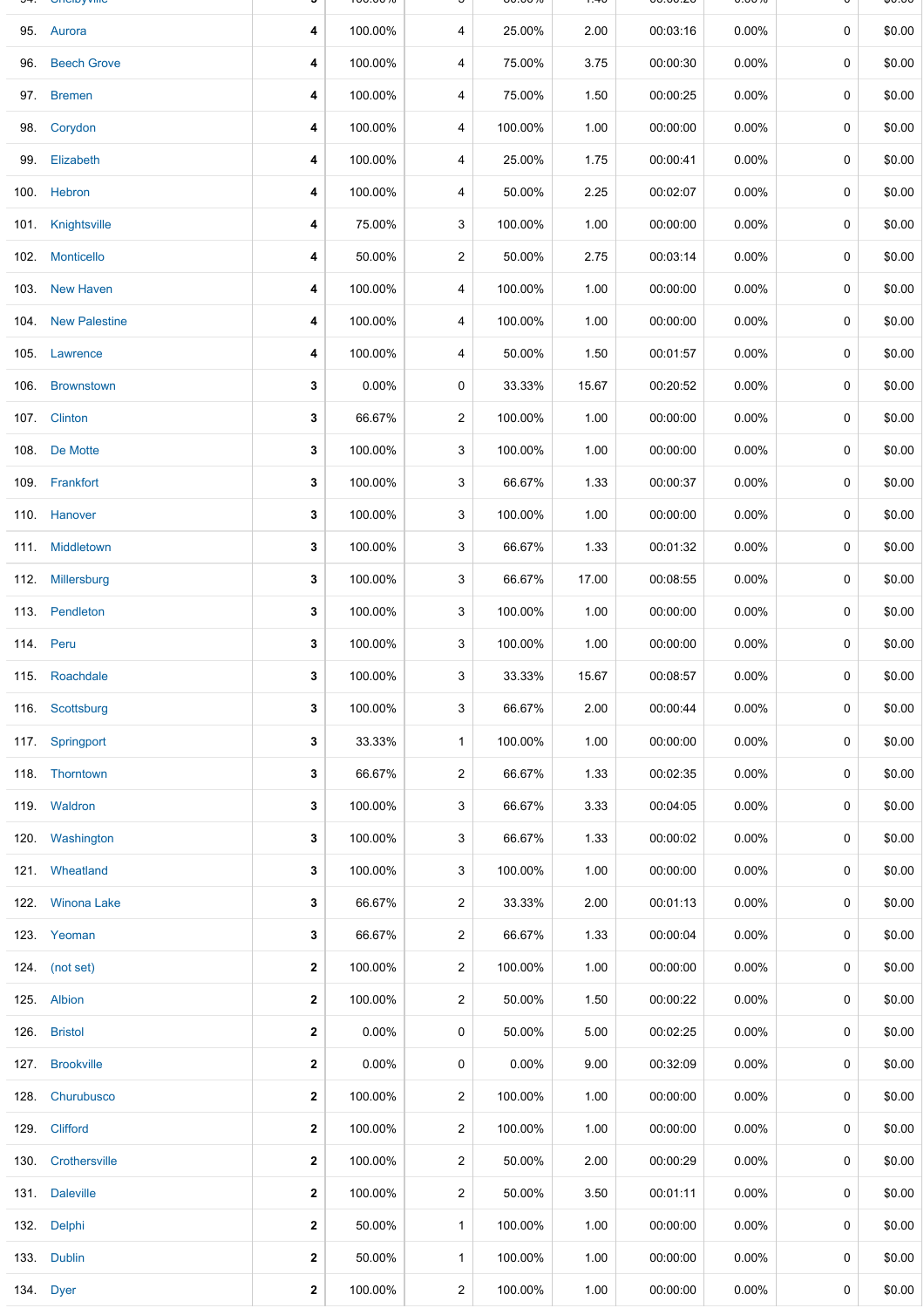|         | 135. Ferdinand        | $\mathbf{2}$ | 100.00%       | $\overline{2}$ | 100.00%                  | 1.00           | 00:00:00  | $0.00\%$             | 0           | \$0.00        |
|---------|-----------------------|--------------|---------------|----------------|--------------------------|----------------|-----------|----------------------|-------------|---------------|
|         | 136. French Lick      | 2            | 100.00%       | $\overline{c}$ | 50.00%                   | 4.00           | 00:00:45  | $0.00\%$             | 0           | \$0.00        |
|         | 137. Hagerstown       | $\mathbf{2}$ | 100.00%       | $\overline{c}$ | 100.00%                  | 1.00           | 00:00:00  | $0.00\%$             | 0           | \$0.00        |
|         | 138. Henryville       | 2            | 100.00%       | $\overline{c}$ | 100.00%                  | 1.00           | 00:00:00  | $0.00\%$             | 0           | \$0.00        |
|         | 139. LaGrange         | 2            | 50.00%        | $\mathbf{1}$   | 50.00%                   | 5.50           | 00:07:46  | $0.00\%$             | 0           | \$0.00        |
|         | 140. Lakeville        | 2            | 100.00%       | $\overline{c}$ | 50.00%                   | 2.00           | 00:00:43  | $0.00\%$             | 0           | \$0.00        |
|         | 141. Leroy            | 2            | 100.00%       | 2              | 50.00%                   | 2.00           | 00:02:51  | $0.00\%$             | 0           | \$0.00        |
|         | 142. Linton           | 2            | 100.00%       | $\overline{c}$ | 50.00%                   | 1.50           | 00:02:11  | $0.00\%$             | 0           | \$0.00        |
|         | 143. Middlebury       | 2            | 100.00%       | $\overline{c}$ | 50.00%                   | 5.50           | 00:02:23  | $0.00\%$             | $\mathbf 0$ | \$0.00        |
|         | 144. Milan            | $\mathbf{2}$ | 100.00%       | $\overline{c}$ | 0.00%                    | 2.00           | 00:00:43  | $0.00\%$             | 0           | \$0.00        |
|         | 145. Milford          | 2            | 100.00%       | $\overline{c}$ | 50.00%                   | 1.50           | 00:00:04  | 0.00%                | 0           | \$0.00        |
|         | 146 New Carlisle      | 2            | 50.00%        | $\mathbf{1}$   | 0.00%                    | 4.00           | 00:01:18  | $0.00\%$             | 0           | \$0.00        |
|         | 147. North Manchester | 2            | 100.00%       | $\overline{c}$ | 50.00%                   | 1.50           | 00:00:02  | 0.00%                | 0           | \$0.00        |
| 148.    | Osceola               | $\mathbf{2}$ | 100.00%       | $\overline{c}$ | 100.00%                  | 1.00           | 00:00:00  | $0.00\%$             | 0           | \$0.00        |
| 149.    | Ossian                | 2            | 100.00%       | $\overline{c}$ | 50.00%                   | 2.00           | 00:00:34  | 0.00%                | 0           | \$0.00        |
| 150.    | Rossville             | $\mathbf{2}$ | 100.00%       | $\overline{c}$ | 50.00%                   | 3.00           | 00:04:03  | $0.00\%$             | 0           | \$0.00        |
|         | 151. Salem            | 2            | 100.00%       | $\overline{c}$ | 100.00%                  | 1.00           | 00:00:00  | $0.00\%$             | 0           | \$0.00        |
| 152.    | <b>Santa Claus</b>    | $\mathbf{2}$ | 100.00%       | $\overline{c}$ | 100.00%                  | 1.00           | 00:00:00  | $0.00\%$             | 0           | \$0.00        |
| 153.    | Stanford              | 2            | 50.00%        | $\mathbf{1}$   | 50.00%                   | 5.00           | 00:06:26  | 0.00%                | 0           | \$0.00        |
|         | 154. Sullivan         | 2            | 50.00%        | $\mathbf{1}$   | 0.00%                    | 9.50           | 00:10:27  | 0.00%                | 0           | \$0.00        |
|         | 155. Sunman           | 2            | 100.00%       | 2              | 0.00%                    | 2.50           | 00:10:29  | 0.00%                | 0           | \$0.00        |
|         | 156. Syracuse         | $\mathbf{2}$ | 100.00%       | $\overline{2}$ | 100.00%                  | 1.00           | 00:00:00  | 0.00%                | 0           | \$0.00        |
|         | 157. Trafalgar        | $\mathbf{2}$ | 100.00%       | $\overline{2}$ | 100.00%                  | 1.00           | 00:00:00  | $0.00\%$             | 0           | \$0.00        |
|         | 158. Union City       | $\mathbf{2}$ | 100.00%       | $\overline{2}$ | 100.00%                  | 1.00           | 00:00:00  | $0.00\%$             | 0           | \$0.00        |
|         | 159. Veedersburg      | $\mathbf{2}$ | 50.00%        | $\mathbf{1}$   | 50.00%                   | 2.50           | 00:02:03  | $0.00\%$             | 0           | \$0.00        |
|         | 160. Wabash           | 2            | 100.00%       | 2              | 100.00%                  | 1.00           | 00:00:00  | $0.00\%$             | 0           | \$0.00        |
|         | 161. Warren           | $\mathbf{2}$ | 100.00%       | $\overline{2}$ | 50.00%                   | 2.00           | 00:01:17  | $0.00\%$             | 0           | \$0.00        |
|         | 162. Waterloo         | 2            | 50.00%        | $\mathbf{1}$   | 100.00%                  | 1.00           | 00:00:00  | $0.00\%$             | 0           | \$0.00        |
|         | 163. Whiteland        | $\mathbf{2}$ | 100.00%       | $\overline{2}$ | 50.00%                   | 2.00           | 00:00:36  | $0.00\%$             | 0           | \$0.00        |
|         | 164. Monrovia         | 2            | 50.00%        | $\mathbf{1}$   | 0.00%                    | 2.50           | 00:07:35  | $0.00\%$             | 0           | \$0.00        |
|         | 165. Bainbridge       | 1            | 100.00%       | $\mathbf{1}$   | 100.00%                  | 1.00           | 00:00:00  | $0.00\%$             | 0           | \$0.00        |
|         | 166. Borden           | 1            | 100.00%       | $\mathbf{1}$   | 0.00%                    | 3.00           | 00:02:01  | $0.00\%$             | 0           | \$0.00        |
|         | 167. Bourbon          | 1            | 100.00%       | $\mathbf{1}$   | 0.00%                    | 4.00           | 00:00:47  | $0.00\%$             | 0           | \$0.00        |
|         | 168. Butler           | 1            | 100.00%       | $\mathbf{1}$   | 0.00%                    | 8.00           | 00:07:00  | $0.00\%$             | 0           | \$0.00        |
|         | 169. Cloverdale       | 1            | 100.00%       | $\mathbf{1}$   | 100.00%                  | 1.00           | 00:00:00  | $0.00\%$             | 0           | \$0.00        |
|         | 170. Dale             | 1            | 100.00%       | $\mathbf{1}$   | 100.00%                  | 1.00           | 00:00:00  | $0.00\%$             | 0           | \$0.00        |
|         | 171. Donaldson        | 1            | 100.00%       | $\mathbf{1}$   | 100.00%                  | 1.00           | 00:00:00  | $0.00\%$             | 0           | \$0.00        |
|         | 172. Dunkirk          | 1            | 100.00%       | $\mathbf{1}$   | 100.00%                  | 1.00           | 00:00:00  | $0.00\%$             | 0           | \$0.00        |
|         | 173. Fairland         | 1            | 100.00%       | $\mathbf{1}$   | 100.00%                  | 1.00           | 00:00:00  | $0.00\%$             | $\mathbf 0$ | \$0.00        |
|         | 174. Floyds Knobs     | 1            | 100.00%       | $\mathbf{1}$   | 100.00%                  | 1.00           | 00:00:00  | $0.00\%$             | 0           | \$0.00        |
| $- - -$ |                       |              | $\frac{1}{2}$ |                | $\overline{\phantom{a}}$ | $\cdot$ $\sim$ | $-0.0000$ | $\sim$ $\sim$ $\sim$ |             | $\sim$ $\sim$ |